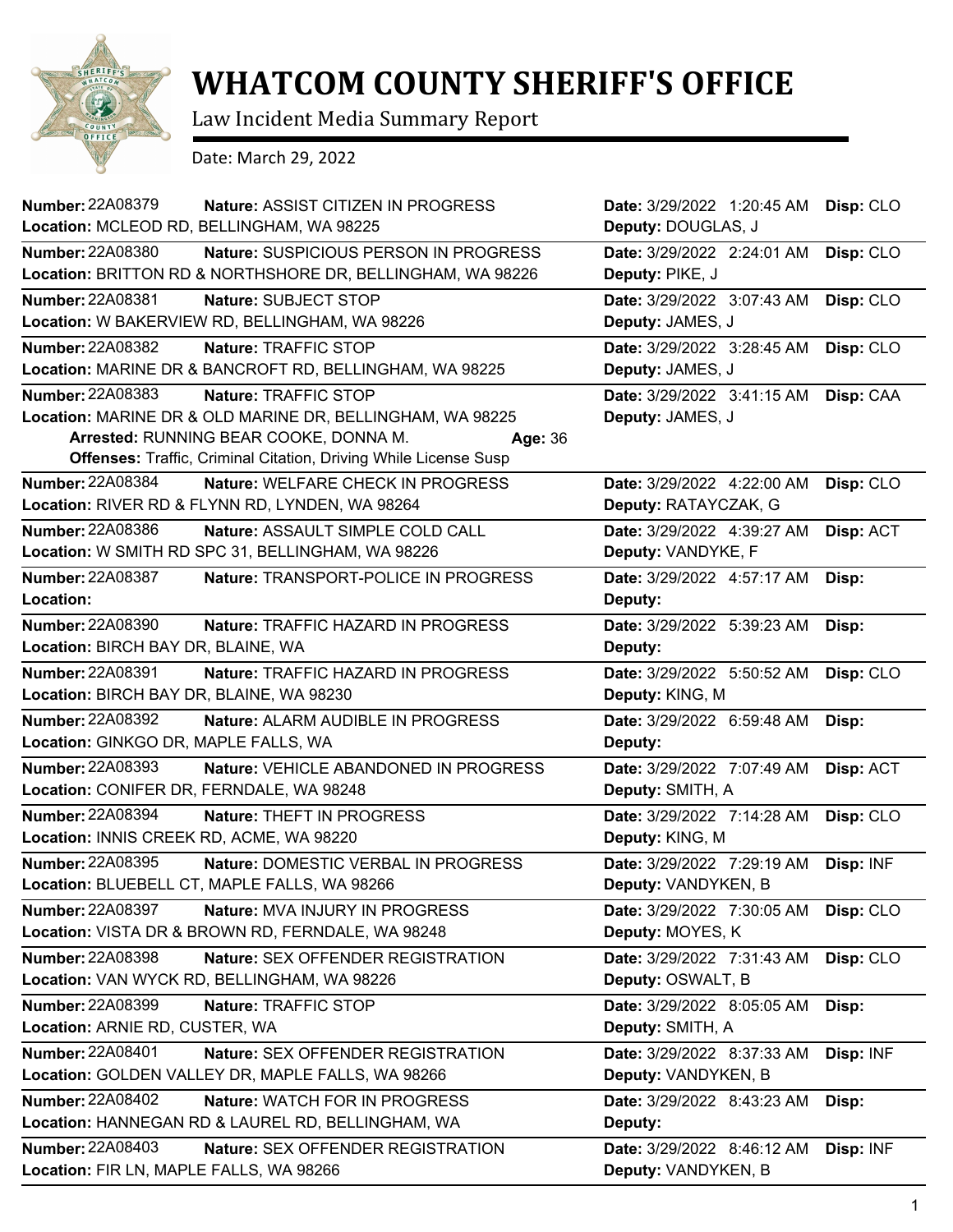| Number: 22A08404                                            | <b>Nature: SEX OFFENDER REGISTRATION</b>                                                | Date: 3/29/2022 8:53:24 AM                                 | Disp: INF |
|-------------------------------------------------------------|-----------------------------------------------------------------------------------------|------------------------------------------------------------|-----------|
|                                                             | Location: AZURE WAY, MAPLE FALLS, WA 98266                                              | Deputy: VANDYKEN, B                                        |           |
| <b>Number: 22A08406</b>                                     | Nature: SEX OFFENDER REGISTRATION                                                       | Date: 3/29/2022 9:01:20 AM                                 | Disp: INF |
| Location: PINE PL, MAPLE FALLS, WA 98266                    |                                                                                         | Deputy: VANDYKEN, B                                        |           |
| <b>Number: 22A08407</b>                                     | Nature: SEX CRIME NO RAPE COLD CALL                                                     | Date: 3/29/2022 9:05:46 AM                                 | Disp: CLO |
|                                                             | Location: LAKE WHATCOM BLVD, BELLINGHAM, WA 98229                                       | Deputy: KING, M                                            |           |
| <b>Number: 22A08408</b>                                     | Nature: SEX OFFENDER REGISTRATION                                                       | Date: 3/29/2022 9:16:36 AM                                 | Disp: INF |
|                                                             | Location: SPRAGUE VALLEY DR, MAPLE FALLS, WA 98266                                      | Deputy: VANDYKEN, B                                        |           |
| <b>Number: 22A08409</b>                                     | Nature: SEX OFFENDER REGISTRATION                                                       | Date: 3/29/2022 9:22:15 AM                                 | Disp: INF |
|                                                             | Location: SPRAGUE VALLEY DR, MAPLE FALLS, WA 98266                                      | Deputy: VANDYKEN, B                                        |           |
| <b>Number: 22A08410</b>                                     | Nature: FOLLOW UP                                                                       | Date: 3/29/2022 9:24:54 AM                                 | Disp: CAA |
|                                                             | Location: GRAND AVE, BELLINGHAM, WA 98225                                               | Deputy: HEINRICH, C                                        |           |
| Arrested: PIKE, TROY A.                                     | Age: 33                                                                                 |                                                            |           |
| <b>Offenses: In From Court</b>                              |                                                                                         |                                                            |           |
| <b>Number: 22A08412</b>                                     | Nature: WELFARE CHECK IN PROGRESS                                                       | Date: 3/29/2022 9:54:52 AM                                 | Disp:     |
|                                                             | Location: GOLDEN VALLEY DR, MAPLE FALLS, WA                                             | Deputy:                                                    |           |
| Number: 22A08413                                            | Nature: MISSING PERSON COLD CALL                                                        | Date: 3/29/2022 9:51:00 AM                                 | Disp:     |
|                                                             | Location: PERIWINKLE LN, POINT ROBERTS, WA                                              | Deputy: SMITH, A                                           |           |
| <b>Number: 22A08414</b>                                     | Nature: REQUEST FOR LAW ENFORCEMENT                                                     | Date: 3/29/2022 10:01:39 AM Disp: CLO                      |           |
|                                                             | Location: GOLDEN VALLEY DR, MAPLE FALLS, WA 98266                                       | Deputy: VANDYKEN, B                                        |           |
| Number: 22A08415                                            | Nature: REQUEST FOR LAW ENFORCEMENT                                                     | Date: 3/29/2022 10:09:52 AM Disp: CAA                      |           |
| Location: RIVER RD, LYNDEN, WA 98264                        |                                                                                         | Deputy: LOREEN, J                                          |           |
|                                                             | Arrested: WIELENGA, NATHANIEL L.<br>Age: 28                                             |                                                            |           |
|                                                             | <b>Offenses:</b> Trespass, Real Property, Mental Issue, Resisting Arrest                |                                                            |           |
| Number: 22A08416                                            | Nature: CIVIL PROBLEM COLD CALL                                                         | Date: 3/29/2022 10:14:42 AM Disp:                          |           |
| Location: W AXTON RD, FERNDALE, WA                          |                                                                                         | Deputy: SMITH, A                                           |           |
| <b>Number: 22A08417</b>                                     | Nature: ALARM SILENT IN PROGRESS                                                        | Date: 3/29/2022 10:33:18 AM Disp:                          |           |
| Location: GRAND AV, BELLINGHAM, WA                          |                                                                                         | Deputy:                                                    |           |
| Number: 22A08418                                            | Nature: REQUEST FOR LAW ENFORCEMENT                                                     | Date: 3/29/2022 10:48:42 AM Disp: CLO                      |           |
| Location: RIVER RD, LYNDEN, WA 98264                        |                                                                                         | Deputy: BAUMAN, L                                          |           |
| Number: 22A08419                                            | Nature: SENILE SUBJECT IN PROGRESS<br>Location: SAMISH WAY SPC 26, BELLINGHAM, WA 98229 | Date: 3/29/2022 10:55:36 AM Disp: CLO<br>Deputy: BAUMAN, L |           |
|                                                             |                                                                                         |                                                            |           |
| Number: 22A08420                                            | Nature: MVA NON BLKING/NON INJURY COLD<br>Location: MOSQUITO LAKE RD, DEMING, WA 98244  | Date: 3/29/2022 11:00:32 AM Disp: CLO<br>Deputy: KING, M   |           |
|                                                             |                                                                                         |                                                            |           |
| Number: 22A08421<br>Location: SHADY TREE LN, BELLINGHAM, WA | Nature: DOMESTIC ORDER VIOL COLD CALL                                                   | Date: 3/29/2022 11:01:19 AM Disp:                          |           |
|                                                             |                                                                                         | Deputy: COLLINS, B                                         |           |
| <b>Number: 22A08422</b>                                     | Nature: WELFARE CHECK IN PROGRESS                                                       | Date: 3/29/2022 11:09:36 AM Disp: CLO                      |           |
| Location: LILAC LN, MAPLE FALLS, WA 98266                   |                                                                                         | Deputy: BAUMAN, L                                          |           |
| Number: 22A08425                                            | Nature: ALARM AUDIBLE IN PROGRESS                                                       | Date: 3/29/2022 11:27:13 AM Disp:                          |           |
| Location: SUNSET ST, BLAINE, WA                             |                                                                                         | Deputy: SMITH, A                                           |           |
| Number: 22A08426                                            | Nature: DEATH INVESTIGATION IN PROGRES                                                  | Date: 3/29/2022 11:39:00 AM Disp: CLO                      |           |
| Location: BAY CIR, BLAINE, WA 98230                         |                                                                                         | Deputy: SMITH, A                                           |           |
| Number: 22A08428                                            | Nature: DOMESTIC PHYSICAL IN PROGRESS                                                   | Date: 3/29/2022 12:01:47 PM Disp:                          |           |
| Location: BENNETT DR, BELLINGHAM, WA                        |                                                                                         | Deputy: LOREEN, J                                          |           |
| Number: 22A08429                                            | Nature: TRESPASS IN PROGRESS                                                            | Date: 3/29/2022 12:33:09 PM Disp:                          |           |
| Location: WASCHKE RD, BELLINGHAM, WA                        |                                                                                         | Deputy: LOREEN, J                                          |           |
| Number: 22A08430                                            | Nature: MISSING PERSON COLD CALL                                                        | Date: 3/29/2022 12:35:09 PM Disp: CLO                      |           |
|                                                             | Location: HARBOR VIEW DR, BELLINGHAM, WA 98229                                          | Deputy: ANDERS, J                                          |           |
| Number: 22A08431                                            | Nature: HARASSMENT COLD CALL                                                            | Date: 3/29/2022 12:36:58 PM Disp:                          |           |
| Location: PORTAL WAY, FERNDALE, WA 98248                    |                                                                                         | Deputy: BAUMAN, L                                          |           |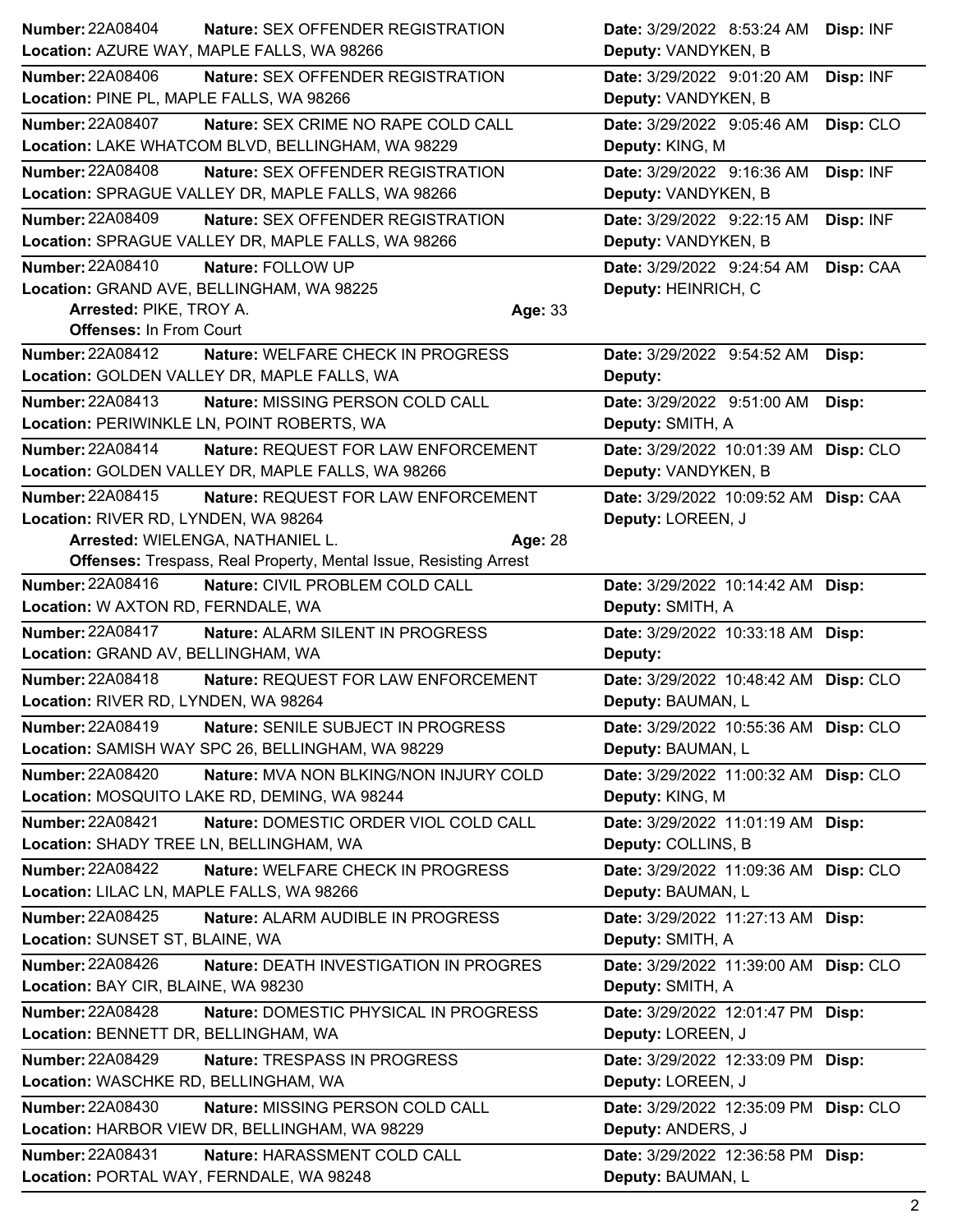| <b>Number: 22A08433</b>                   | Nature: FOLLOW UP                                         | Date: 3/29/2022 12:43:47 PM Disp: CLO |           |
|-------------------------------------------|-----------------------------------------------------------|---------------------------------------|-----------|
|                                           | Location: MISSION RD, BELLINGHAM, WA 98226                | Deputy: HEYSTEK, L                    |           |
| <b>Number: 22A08437</b>                   | Nature: TRAFFIC HAZARD IN PROGRESS                        | Date: 3/29/2022 1:11:14 PM            | Disp:     |
|                                           | Location: ALDERWOOD AV & BENNETT DR, BELLINGHAM, WA       | Deputy: MOYES, K                      |           |
| <b>Number: 22A08439</b>                   | Nature: SERVE PAPERS IN PROGRESS                          | Date: 3/29/2022 1:45:00 PM            | Disp: INF |
| Location: HALIBUT DR, BLAINE, WA 98230    |                                                           | Deputy: BOYD, M                       |           |
| <b>Number: 22A08440</b>                   | Nature: HIT AND RUN COLD CALL                             | Date: 3/29/2022 2:21:16 PM            | Disp:     |
|                                           | Location: HANNEGAN RD & SMITH RD, BELLINGHAM, WA          | Deputy: MOYES, K                      |           |
| <b>Number: 22A08442</b>                   | Nature: THEFT COLD CALL                                   | Date: 3/29/2022 2:37:13 PM            | Disp: CLO |
|                                           | Location: OLD SAMISH RD, BELLINGHAM, WA 98229             | Deputy: ANDERS, J                     |           |
| <b>Number: 22A08443</b>                   | Nature: WELFARE CHECK IN PROGRESS                         | Date: 3/29/2022 2:55:58 PM            | Disp:     |
|                                           | Location: GOLDEN VALLEY DR & SHAMROCK RD, MAPLE FALLS, WA | Deputy:                               |           |
| Number: 22A08446                          | Nature: SUSPICIOUS VEHICLE COLD CALL                      | Date: 3/29/2022 3:24:03 PM            | Disp: ACT |
|                                           | Location: BAKER LAKE RD, NATIONAL FOREST, WA 98237        | Deputy: VANDYKEN, B                   |           |
| <b>Number: 22A08447</b>                   | Nature: JUVENILE PROBLEM IN PROGRESS                      | Date: 3/29/2022 3:57:31 PM            | Disp: INF |
|                                           | Location: W SMITH RD, BELLINGHAM, WA 98226                | Deputy: WOOD, B                       |           |
| <b>Number: 22A08448</b>                   | Nature: MENTAL IN PROGRESS                                | Date: 3/29/2022 4:17:29 PM            | Disp: CLO |
|                                           | Location: GOLDEN VALLEY DR, MAPLE FALLS, WA 98266         | Deputy: KLIX, J                       |           |
| Number: 22A08449                          | Nature: WELFARE CHECK IN PROGRESS                         | Date: 3/29/2022 4:19:43 PM            | Disp:     |
|                                           | Location: GOLDEN VALLEY DR, MAPLE FALLS, WA               | Deputy:                               |           |
| <b>Number: 22A08450</b>                   | Nature: TRESPASS COLD CALL                                | Date: 3/29/2022 4:35:18 PM            | Disp: CLO |
|                                           | Location: CLEAR VALLEY DR, MAPLE FALLS, WA 98266          | Deputy: HEYSTEK, L                    |           |
| Number: 22A08451                          | Nature: VEHICLE THEFT COLD CALL                           | Date: 3/29/2022 4:35:03 PM            | Disp: CAA |
| Location: DOUGLAS RD, FERNDALE, WA 98248  |                                                           | Deputy: WOOD, B                       |           |
|                                           |                                                           |                                       |           |
| Arrested: BENNETT, CODY T.                | Age: 32                                                   |                                       |           |
| <b>Offenses: Theft, Of A Vehicle</b>      |                                                           |                                       |           |
| Number: 22A08452                          | Nature: IMPOUND PRIVATE IN PROGRESS                       | Date: 3/29/2022 4:56:11 PM            | Disp:     |
| Location: VALLEY HW, ACME, WA             |                                                           | Deputy:                               |           |
| <b>Number: 22A08454</b>                   | Nature: ALARM AUDIBLE IN PROGRESS                         | Date: 3/29/2022 5:12:09 PM            | Disp:     |
| Location: WHALEN DR, POINT ROBERTS, WA    |                                                           | Deputy:                               |           |
| Number: 22A08455                          | Nature: WATCH FOR IN PROGRESS                             | Date: 3/29/2022 5:20:20 PM            | Disp:     |
| Location: LAKE LOUISE RD, BELLINGHAM, WA  |                                                           | Deputy:                               |           |
| <b>Number: 22A08456</b>                   | Nature: ASSIST AGENCY IN PROGRESS                         | Date: 3/29/2022 5:22:22 PM            | Disp: CLO |
| Location: FIR LN, MAPLE FALLS, WA 98266   |                                                           | Deputy: HEYSTEK, L                    |           |
| <b>Number: 22A08457</b>                   | Nature: VEHICLE THEFT COLD CALL                           | Date: 3/29/2022 5:36:08 PM            | Disp: CLO |
|                                           | Location: MEDCALF RD, BELLINGHAM, WA 98226                | Deputy: KARB, J                       |           |
| Number: 22A08458                          | Nature: FOLLOW UP                                         | Date: 3/29/2022 5:49:53 PM            | Disp:     |
| Location: E MCLEOD RD, BELLINGHAM, WA     |                                                           | Deputy: STRAND, E                     |           |
| Number: 22A08459                          | Nature: DOMESTIC VERBAL COLD CALL                         | Date: 3/29/2022 6:00:43 PM            | Disp: CLO |
| Location: MARINE DR, BELLINGHAM, WA 98225 |                                                           | Deputy: MELLEMA, S                    |           |
| <b>Number: 22A08460</b>                   | Nature: SUSPICIOUS CIRCUMSTANCES IN PR                    | Date: 3/29/2022 6:04:12 PM            | Disp: CLO |
| Location: KAYAK WAY, BLAINE, WA 98230     |                                                           | Deputy: MELLEMA, S                    |           |
| Number: 22A08461                          | <b>Nature: BRANDISHING IN PROGRESS</b>                    | Date: 3/29/2022 6:42:54 PM            | Disp: CLO |
| Location: SPRING RD, BELLINGHAM, WA 98229 |                                                           | Deputy: ANDERS, J                     |           |
| <b>Number: 22A08462</b>                   | Nature: NEIGHBORHOOD DISPUTE COLD CALL                    | Date: 3/29/2022 7:08:59 PM            | Disp: CLO |
|                                           | Location: PROBERT PL, BELLINGHAM, WA 98225                | Deputy: MELLEMA, S                    |           |
| Number: 22A08464                          | Nature: TRESPASS IN PROGRESS                              | Date: 3/29/2022 7:23:25 PM            | Disp:     |